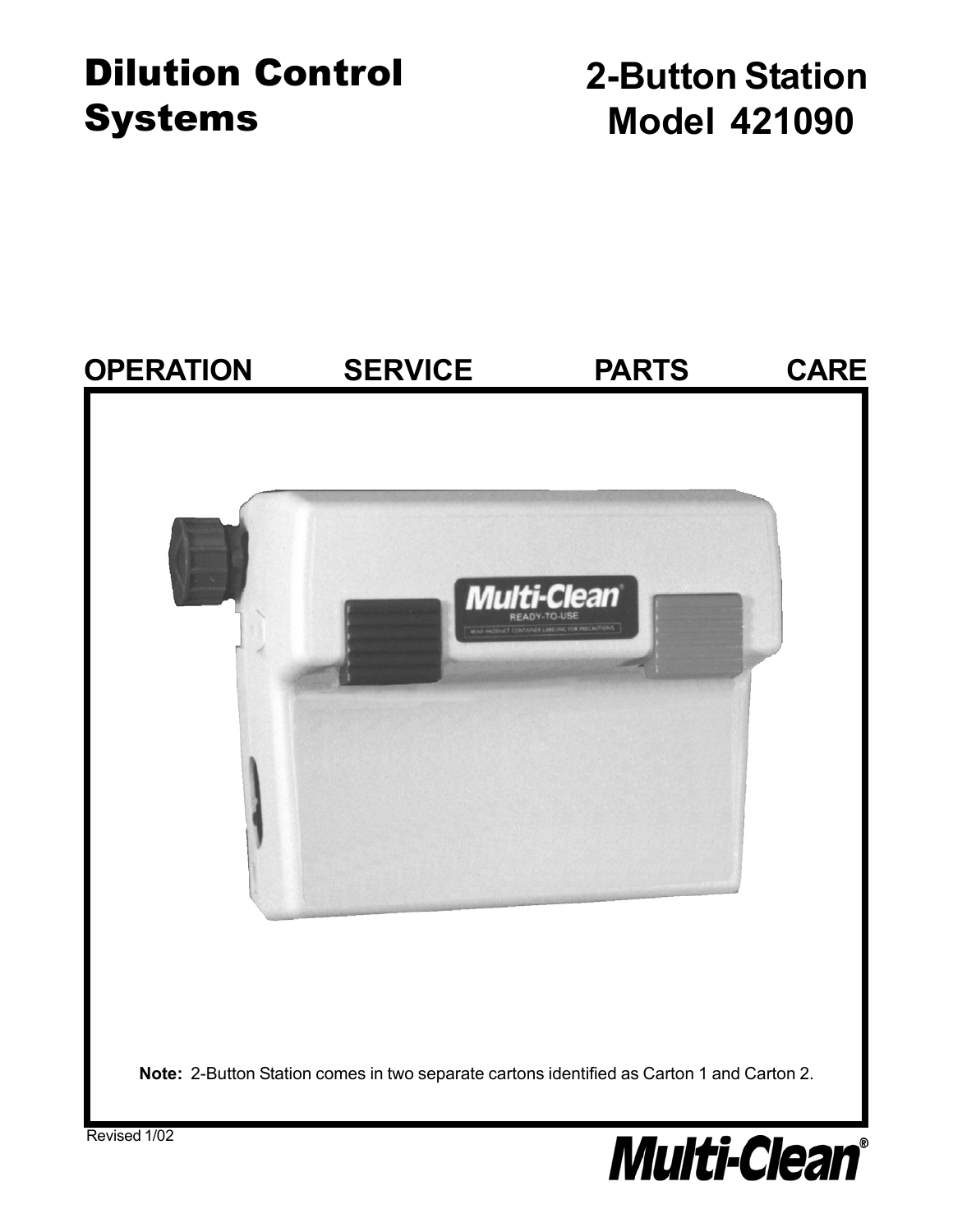## **Installation:**

- 1. Mount the 2-Button Dispenser to the front of the wire rack using the stainless steel bolts and nuts provided. Optional: The 2-Button Dispenser may be directly wall mounted if desired.
- 2. Mount the rack to wall. Screws and anchors are supplied for wall mounting into solid walls. For hollow walls, a hollow wall butterfly anchor is needed capable of supporting up to 25 lbs. (determine wall thickness to obtain correct butterfly anchor).

Hold rack to the wall and mark 2 hole locations through the 2 horizontal mounting bars near the top of the rack. Drill holes with a 1/4" bit, insert anchors, then screw rack into wall.

- 3. Place Multi-Clean Super Concentrates in rack or in convenient location.
- 4. Remove cabinet cover. Install the tube (C) on the bottom of the eductor (A). Short discharge on gray inductor 1 gpm, long on yellow 3.5 gpm inductor. This tube must be in place for the eductor to function. Install the end of the tube nearest the flooding ring on the eductor's discharge barb.

Color coded air gaps: Yellow =  $3.5$  gals. per min. Gray = 1 gal. per min.

- 5. Select a metering tip from chart on page 3. Push the metering tip into the end of the barb (D) on air gap. Push in until seated.
- 6. Slip hose end of each cap hose assembly (E) over black inlet barb (D).
- 7. Replace cabinet cover. Push the sides in, behind the latch holes, to snap the cover in place. The two screws provided may be installed in the holes in the cabinet sides to prevent easy removal of cover.
- 8. Screw cap/hose assembly onto appropriate Super Concentrate. Position the Super Concentrate, with buttons and labels.
- 9. Attach water supply hose to 2-Button Dispenser.

### **Operation:**

- 1. Turn on water to pressurize the unit.
- 2. Each button has an optional locking mechanism that can be utilized by breaking the 2 tabs off on the underside of each button. (See illustration).
- 3. To dispense Multi-Clean Super Concentrates simply depress the appropriate button. When the locking button option is used, simply push the button in when fill level is reached and the button will release.

Optional Accessory Kits available to allow the water output to be adjusted to any suitable temperature.

- 1. Quick Disconnect for Male Threaded Faucets #421072.
- 2. Sink Kit for Overhead Rinse Arm Set-up #421074.
- 3. Sink Kit for Standard Faucet (Fischer, Chicago, T&S) #421076.





Clip or bend these tabs to depress button into locked position.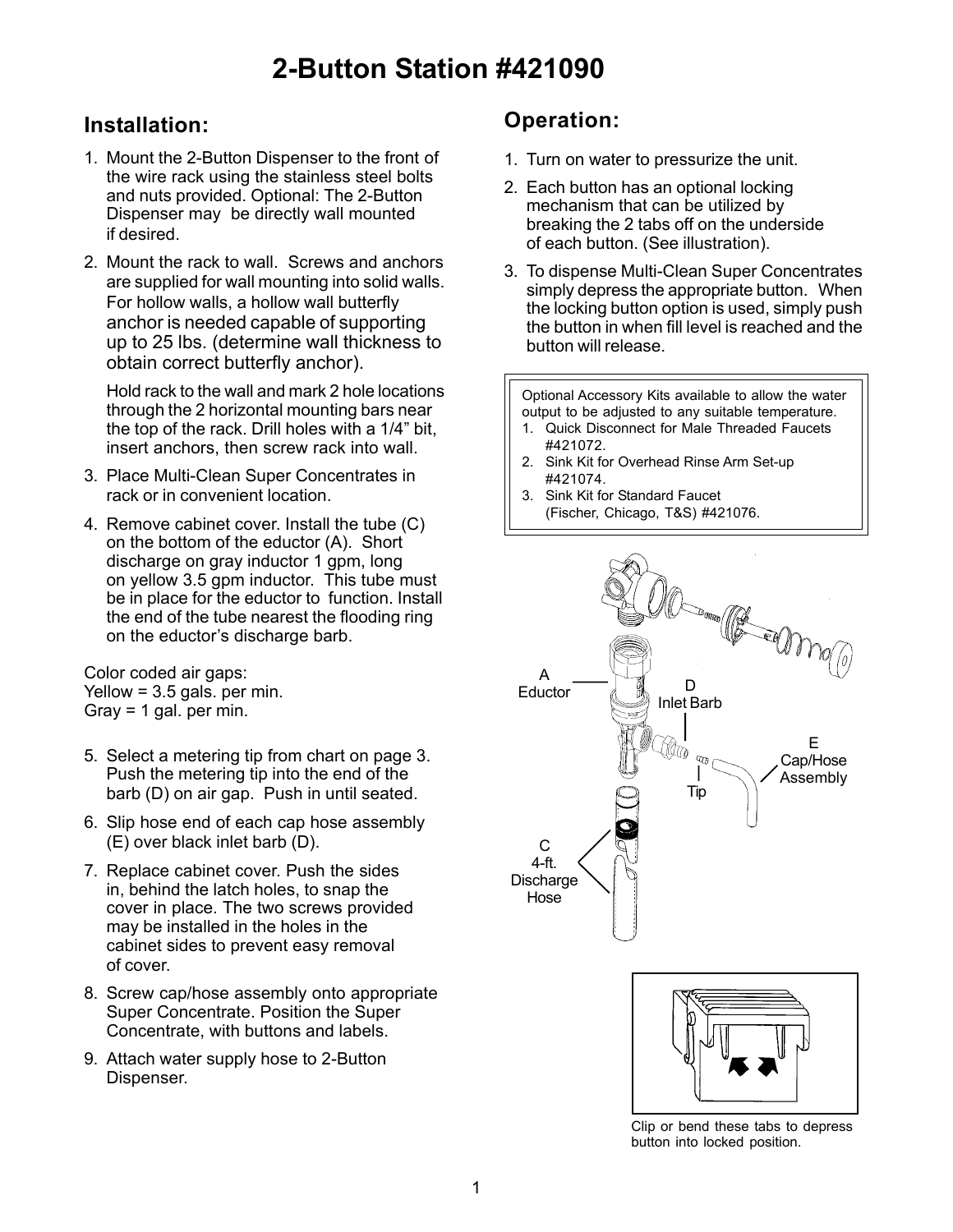#### **Metering Tip Selection:**

The final concentration of the dispensed liquid is related to both the size of the metering tip opening and the viscosity of the liquid being siphoned. Such factors as inlet water pressure and temperature can affect dilution ratios. Test the actual dilution you are dispensing using the Measurement of Concentration procedure or the Calibration Kit.

- 1. Install the concentrate feed tube as follows:
	- Push the other (open) end of the Quick Connect Cap/Hose assembly over the hose barb on the Air Gap.
	- Remove cap on concentrate, then place the Quick Connect Cap/Hose Assembly onto the concentrate container and screw on.
- 2. Apply color-coded label under the button to correspond to the product that will be dispensed when depressing that button.
- 3. Purge air from the system by depressing the buttons briefly. There may be some water discharge from the Air Gap vents until the air is purged.
- 4. Push button to start flow of desired water/concentrate solution, and hold until solution starts to be discharged. (Be sure to have a bottle or other receptacle under the discharge tube.) Prime each of the supply tubes in this way. Then push the button whenever dispensing is desired, and release button to stop flow of solution.
- 5. **It is essential that the discharge hose not be obstructed. If discharge is restricted, water will flow out the Air Gap vents. Do not start to operate the dispenser with liquid in the discharge tube.**

#### **Measurement of Concentration:**

To determine the dispensed water-to-product ratio for any metering tip size, operate the primed dispenser for a minute or so and note the amount of dispensed solution, and the amount of concentrate used in preparation of the solution. These values can be placed in the equation below to determine the achieved dilution ratio. Dilution Ratio equals X parts water to one part concentrate (X:1).

> Dilution Ratio (X:1) where X = Amount of Mixed Solution - Amount of Concentrate Drawn Amount of Concentrate Drawn

*Multi-Clean has a calibration kit to make this easier. Consult your dealer representative for more information.*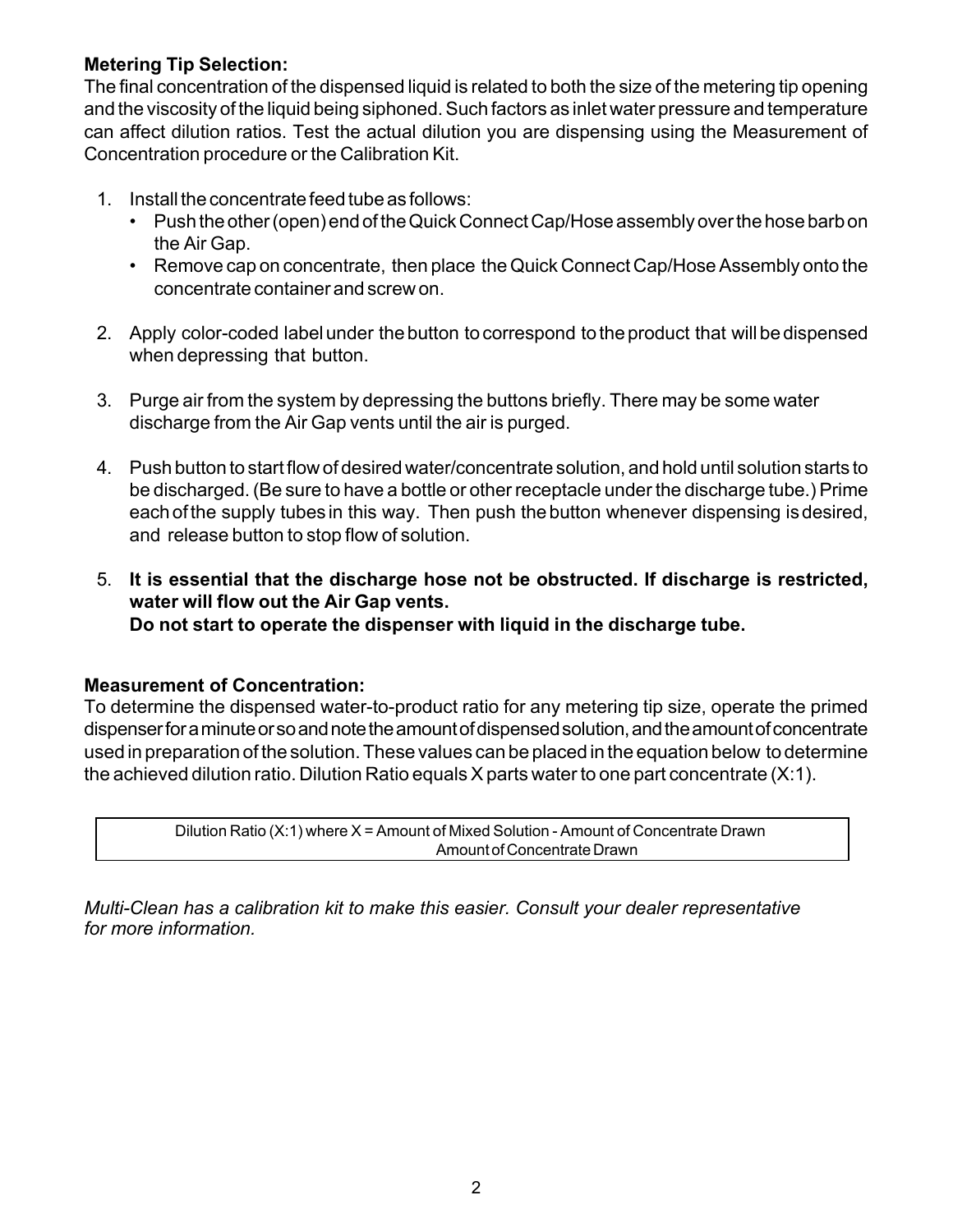#### **RECOMMENDED TIPS FOR USE WITH MULTI-CLEAN SUPER CONCENTRATES**

|                                             | <b>1 GPM Fill Rate</b>               |              |                                                     |              | <b>4 GPM Fill Rate</b>               |              |                                              |              |
|---------------------------------------------|--------------------------------------|--------------|-----------------------------------------------------|--------------|--------------------------------------|--------------|----------------------------------------------|--------------|
| <b>Product</b>                              | Heavy<br>Cleaning<br><b>Dilution</b> | Tip<br>Color | <b>Normal</b><br><b>Cleaning</b><br><b>Dilution</b> | Tip<br>Color | Heavy<br>Cleaning<br><b>Dilution</b> | Tip<br>Color | <b>Normal</b><br>Cleaning<br><b>Dilution</b> | Tip<br>Color |
| #2 Glass & Surface Cleaner                  | <b>NA</b>                            | <b>NA</b>    | 1:20                                                | Green        | <b>NA</b>                            | <b>NA</b>    | 1:20                                         | White        |
| #3 Soap Scum Remover                        | 1:20                                 | Green        | 1:32                                                | <b>Brown</b> | 1:20                                 | White        | 1:32                                         | Tan          |
| #4 F.A.S.T. (Foaming Acid Shower Treatment) | 1:20                                 | Green        | 1:32                                                | <b>Brown</b> | 1:20                                 | White        | 1:32                                         | Tan          |
| #5 Neutral Cleaner                          | 1:128                                | Purple       | <b>NA</b>                                           | NA.          | 1:128                                | Yellow       | 1:256                                        | Pink         |
| #6 A.P.C. (All Purpose Cleaner)             | 1:64                                 | Aqua         | 1:150                                               | Purple       | 1:64                                 | Green        | 1:150                                        | Aqua         |
| #7 X-Stream Surface Cleaner                 | 1:4                                  | <b>Black</b> | 1:6                                                 | Beige        | 1:4                                  | Gray         | 1:6                                          | <b>Black</b> |
| #8 Super-D Degreaser                        | 1:32                                 | <b>Brown</b> | 1:50                                                | Yellow       | 1:32                                 | Tan          | 1:50                                         | Green        |
| #9 R <sup>2</sup> Stripper                  | <b>NA</b>                            | <b>NA</b>    | <b>NA</b>                                           | <b>NA</b>    | <b>NA</b>                            | <b>NA</b>    | 1:8                                          | Beige        |
| #10 MC-10 Sanitizer                         | <b>NA</b>                            | NA.          | <b>NA</b>                                           | NA.          | 1:160                                | Purple       | 1:512                                        | *Olive Green |
| #11 Odor Control                            | 1:20                                 | Green        | 1:64                                                | Aqua         | 1:20                                 | White        | 1:64                                         | Green        |
| #12 Foaming F.S.D.                          | 1:20                                 | Green        | 1:32                                                | <b>Brown</b> | 1:20                                 | White        | 1:32                                         | Tan          |
| #13 Extraction Cleaner                      | <b>NA</b>                            | <b>NA</b>    | <b>NA</b>                                           | <b>NA</b>    | <b>NA</b>                            | <b>NA</b>    | 1:256                                        | Pink         |
| #14 Carpet Spotter & Pre-Spray              | $1:5$ (spotter)                      | Beige        | $1:32$ (pre-spray)                                  | <b>Brown</b> | $1:5$ (spotter)                      | <b>Black</b> | $1:32$ (pre-spray)                           | Tan          |
| #15 Power Suds                              | 1:128                                | Aqua         | 1:256                                               | Purple       | 1:128                                | Green        | 1:256                                        | Purple       |
| #64 Ful-Trole 64                            | 1:64                                 | Aqua         | 1:100                                               | Purple       | 1:64                                 | Green        | 1:100                                        | Dark Brown   |
| #70 Ultra 70                                | 1:64                                 | Aqua         | 1:128                                               | Purple       | 1:64                                 | Green        | 1:128                                        | Yellow       |
| #256 Century Q                              | 1:64                                 | Aqua         | 1:256                                               | Pink         | 1:64                                 | Green        | 1:256                                        | Pink         |
| #257 P.H.D.                                 | $1:64$ (toilet bowls)                | Yellow       | 1:256                                               | Pink         | 1:64                                 | <b>Blue</b>  | 1:256                                        | Aqua         |

**\*** Note: Not included with standard tip kit.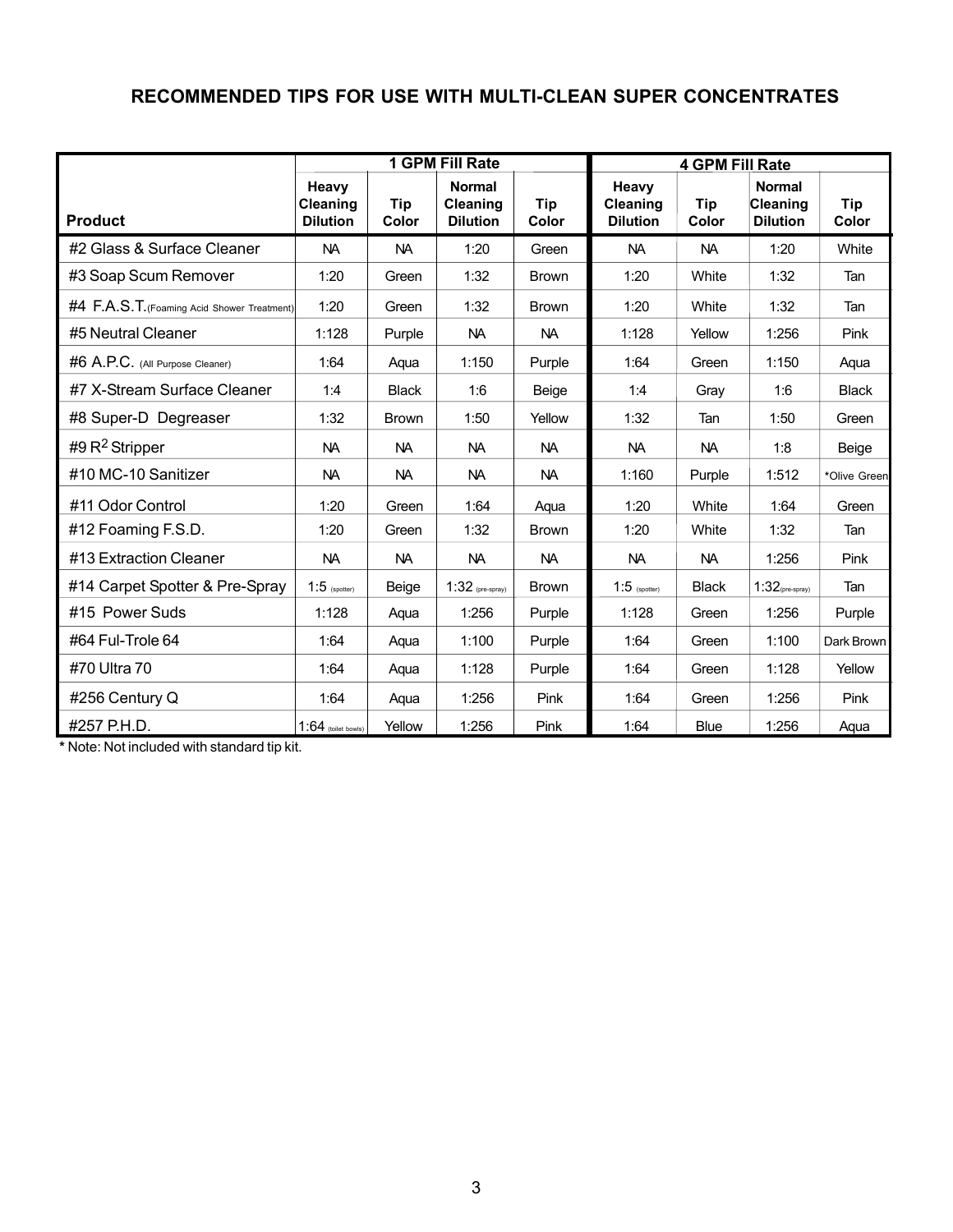| THANK YOU FOR YOUR INTEREST IN OUR PRODUCTS<br>Please use this equipment carefully and observe all warnings and cautions. |                                                                                                                                           |  |  |  |  |
|---------------------------------------------------------------------------------------------------------------------------|-------------------------------------------------------------------------------------------------------------------------------------------|--|--|--|--|
| <b>WEAR</b>                                                                                                               | protective clothing and eyewear when dispensing chemicals or other materials.                                                             |  |  |  |  |
| <b>ALWAYS</b>                                                                                                             | observe safety and handling instructions                                                                                                  |  |  |  |  |
| <b>ALWAYS</b>                                                                                                             | direct discharge away from you or other persons or into approved containers.                                                              |  |  |  |  |
| <b>ALWAYS</b>                                                                                                             | dispense cleaners and chemicals in accordance with instructions. Exercise CAUTION<br>when maintaining your equipment.                     |  |  |  |  |
| <b>KEEP</b>                                                                                                               | equipment clean to maintain proper operation.                                                                                             |  |  |  |  |
| <b>WEAR</b>                                                                                                               | protective clothing and evewear when working in the vicinity of all chemicals filling or emptying<br>equipment or changing metering tips. |  |  |  |  |
| <b>ALWAYS</b>                                                                                                             | re-assemble equipment according to instruction procedures. Be sure all components are firmly<br>screwed or latched into position.         |  |  |  |  |
| <b>ATTACH</b>                                                                                                             | only to tap water outlets (85 PSI maximum).                                                                                               |  |  |  |  |

# **TROUBLESHOOTING CHART:**

| Problem                        | Cause                                                                                                                                                                                                                                                                                       | <b>Solution</b>                                                                                                                                                                                                                                                                                                                                                                        |
|--------------------------------|---------------------------------------------------------------------------------------------------------------------------------------------------------------------------------------------------------------------------------------------------------------------------------------------|----------------------------------------------------------------------------------------------------------------------------------------------------------------------------------------------------------------------------------------------------------------------------------------------------------------------------------------------------------------------------------------|
| 1. No discharge                | a. No water<br>b. Magnetic valve not functioning<br>c. Excessive water pressure<br>d. Air gap clogged                                                                                                                                                                                       | a. Open water supply<br>b. Install valve parts kit<br>c. Install regulator if flowing water<br>pressure exceeds 60 PSI<br>d. Clean* or replace                                                                                                                                                                                                                                         |
| 2. No concentrate draw         | a. Clogged foot valve<br>b. Metering tip or Air gap has scale<br>build-up<br>c. Low water pressure<br>d. Discharge tube and/or flooding<br>ring not in place<br>e. Concentrate container empty<br>f. Inlet hose barb not screwed into<br>Air gap tightly<br>g. Clogged water inlet strainer | a. Clean or replace<br>b. Clean (descale)* or replace<br>c. Minimum 25 PSI (with water running)<br>required to operate unit properly<br>d. Push tube firmly onto eductor discharge<br>hose barb, or replace tube if it doesn't<br>have a flooding ring<br>e. Replace with full container<br>f. Tighten, but do not overtighten<br>g. Disconnect inlet water line and<br>clean strainer |
| 3. Excess concentrate draw     | a. Metering tip not in place                                                                                                                                                                                                                                                                | a. Press correct tip firmly into barb<br>on eductor                                                                                                                                                                                                                                                                                                                                    |
| 4. Failure of unit to turn off | a. Water valve parts dirty or defective<br>b. Magnet doesn't fully return<br>c. Push button stuck<br>d. Excessive water pressure                                                                                                                                                            | a. Clean* or replace with valve parts kit<br>b. Make sure magnet moves freely.<br>Replace spring if short or weak<br>c. Realign cabinet or clean grommet that<br>button passes through<br>d. Install regulator if pressure (with water<br>flowing) exceeds 60 PSI                                                                                                                      |
| 5. Excess foaming in discharge | a. Air leak in pick-up tube<br>b. Inner discharge tube not in place                                                                                                                                                                                                                         | a. Put clamp on tube or replace tube if brittle<br>b. Install inner discharge tube                                                                                                                                                                                                                                                                                                     |
| 6. Water discharge from air    | a. Restricted discharge hose<br>vents of Air Gap<br>b. High water pressure                                                                                                                                                                                                                  | a. Be sure discharge hose is not immersed,<br>kinked or elevated. Be sure there is no<br>liquid in the discharge hose when<br>beginning to operate dispenser<br>b. Install pressure regulator if flowing water<br>pressure exceeds 60 PSI                                                                                                                                              |

**\*** In hard water areas, scale may form inside the discharge end of the Air Gap, as well as in other areas of the unit that are exposed to water. This scale may be removed by soaking the Air Gap in a descaling solution (deliming solution). To remove an Aiir Gap located in the cabinet, firmly grasp valve and unthread Air Gap. Replace in same manner. Alternatively, a scaled Air Gap can be cleaned (or kept from scaling) by drawing the descaling solution through the unit. Operate the unit with the suction tube in the descaling solution. Operate the unit until solution is drawn consistently, then flush the unit by drawing clear water through it for a minute. Replace concentrate container and put suction tube into concentrate.